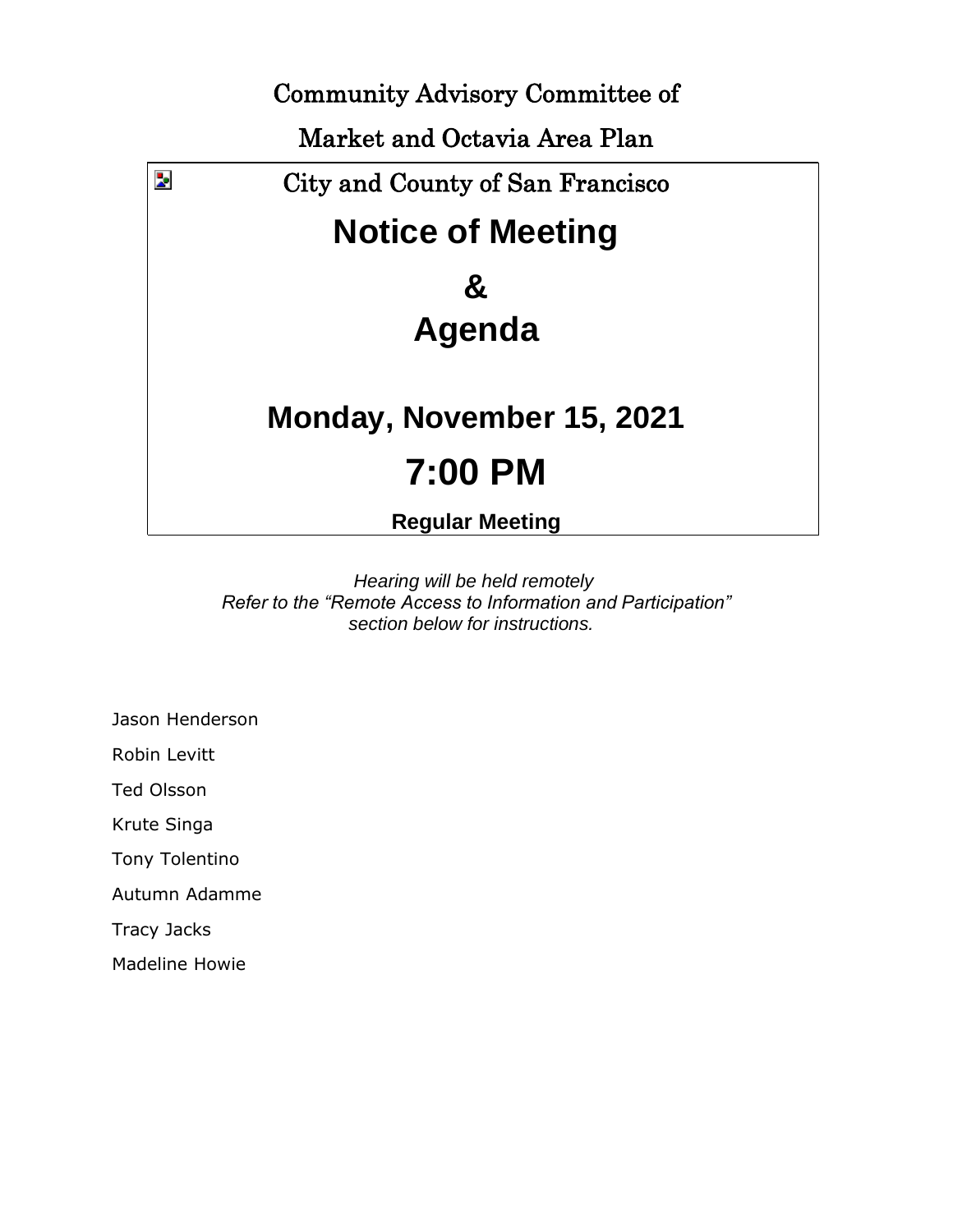The Agenda is available electronically on the Department's website: www.sfplanning.org. *Please note that timing of agenda items is subject to change.* 

## In attendance

# **Mich, Krute Singa, Robin Levit, Jason Henderson, Ted Olsson, Tony Tolentino, Tracy Jacks, Madeline Howie, Autumn Adamme, Richard Johnson, Magie Crystal, Dylan Hamilton**

1. Call to order and roll call *7:00-7:05*

Krute calls meeting to order at 7:03

2. Announcements, upcoming meetings, project updates, and *7:05-7:15*

## general housekeeping

New member introduction begins at 7:03

Announcements begin at 7:08

- Jason Henderson provides update on SFMTA parking plan
- Robin Levitt provides update on Freeway Commemoration project and winning design selection
- Dylan Hamilton introduces suggested schedule for 2022 meeting schedule
	- o Jason would like to have four scheduled meetings, and several "soft" meetings as needed in addition to normal schedule
	- o Robin Levitt would like to meet in person
	- o Agreed to meet in March, June, September, and November of 2022

2022 CAC Meetings

3. Infrastructure Nexus Study 7:15-7:30

Presentation by Seung-Yen Hong, SF Planning begins at 7:22

No questions on Nexus study presentation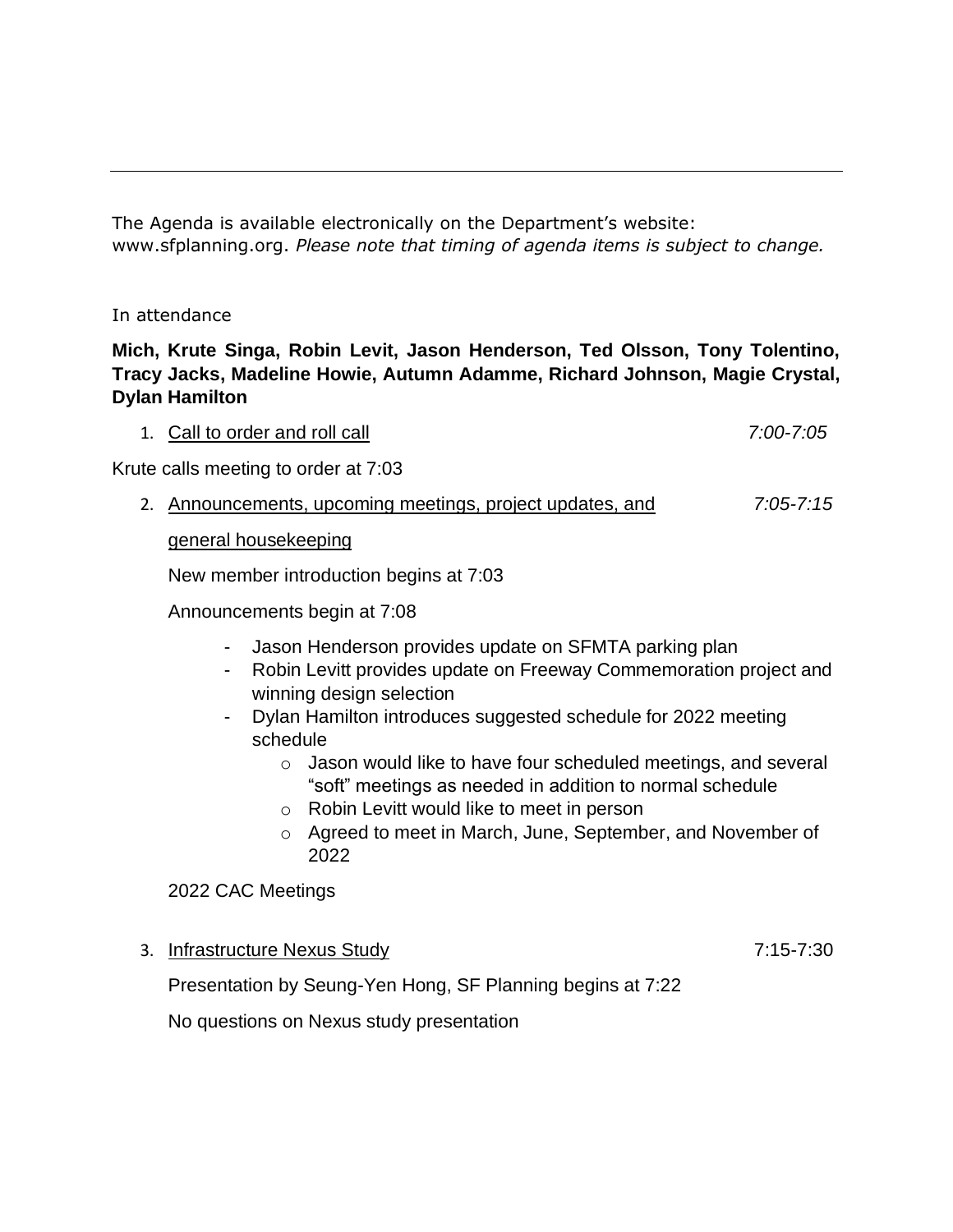- 4. Expenditure Report [action item] *7:30-7:50 Presentation by Mat Snyder, SF Planning begins at 7:33* - Jason Henderson asks for background and basic explanation of IPIC - Robin Levitt asks questions about funds for study of freeway teardown
	- Motion to approve expenditure plan passes at 7:55, recognizing that the Biden administration has allocated \$1 billion to such causes, and now is a good time to examine the removal of the central freeway, as the Market Octavia Plan originally called for.
- 5. Safety and Resilience Element Update 7:50-8:05

Presentation by Danielle Ngo, SF Planning. Presentation begins at 7:58

- Jason Henderson points out that many vulnerabilities and environmental justice issues are present in the Market Octavia area.
- Ted Olsson interested in learning more about study, especially tall buildings component
- Krute Singa asks about connection with Housing Element and Transportation Element.

# 6. SFMTA Service Discussion 8:05-8:15

CAC-led discussion

-

- Begins at 8:21
- Jason Henderson identifies SFMTA route restoration impact in Market Octavia area. Suggests resolution at next CAC meeting
- Robin Levitt identifies need to mitigate traffic in area
- 7. Approval of minutes for August 2021, June 2021, and January 2021 regular meeting [action item] 8:15-8:25
	- Robin Levitt has several meeting minutes comments
		- o Wants record to show that in January he raised issues about freeway commemoration. Also brought up vacant freeway parcels, and there hasn't been an update on that.
		- o In August meeting he raised issues about June minutes.
			- Not accurate notes about his intention for a 3-person committee, or concern about the SFPA.
			- At last meeting there was a long discussion about freeway commemoration project, and his comments weren't noted in the notes from the meeting. Not conflict of interest on the SFPA, it was on the selection panel.
			- **■** Minutes state Monday January 11<sup>th</sup> when they should state June
		- o August minutes *Robin concerned about connection to Haywood Park across Golden Gate*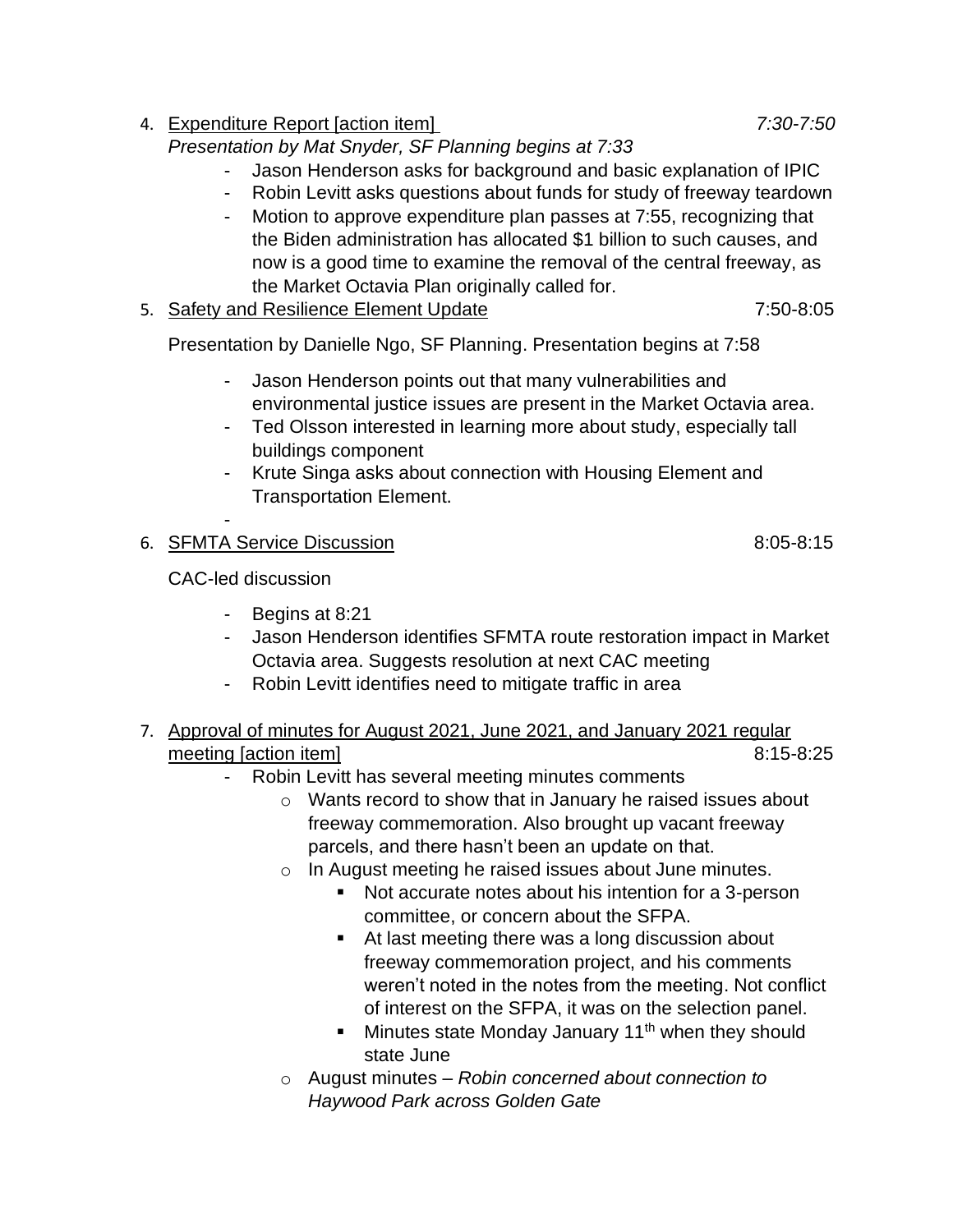- Autumn Adamme is voted to become secretary of MO CAC at 8:44
- Motion to approve January minutes passed 8:49
- Motion to approve June minutes pending Robin's edits passed 8:50
	- Motion to approve August minutes passed 8:52
- 8. Public Comment 8:25-8:35

- 8:55 Richard Johnson concerned about traffic in MO Plan. Says he has not received RFP. Says he has been dismissed in group chat. Says the group needs to listen and respect what community has to say.
- 9. Adjournment 8:58

## **Remote Access to Information and Participation**

In accordance with Governor Newsom's statewide order for all residents to Shelter-in-place - and the numerous preceding local and state proclamations, orders and supplemental directions - aggressive directives have been issued to slow down and reduce the spread of the COVID-19 virus.

On May 29, 2020, the San Francisco Planning Department was authorized to allow policy bodies to hold remote public meetings without advance approval but prohibiting policy bodies other than the Board of Supervisors and its committees from meeting in person at a physical meeting location. Therefore, Citizen Advisory Committees meetings will be held via videoconferencing and allow for remote public comment. Staff strongly encourages interested parties to submit their comments in writing and in advance of the hearing to [dylan.hamilton@sfgov.org](mailto:dylan.hamilton@sfgov.org)

## **How to join the Virtual Meeting Using Zoom via your internet browser:**

- Use this URL to join: https://us06web.zoom.us/j/86794138603?pwd=VWsySjVjMGZEUWJEcEhXS1c5dk9aUT09
- Click "Open Zoom" or click "Cancel" then "Join from your browser" (dependent on web browser)
- On the next screen, you may sign in with a name and click "Join"
- Note: If Safari does not work, please open in Chrome, Firefox or Internet Explorer.
- A copy of the presentation materials will be made available on www.sfplanning.org

If you would like to have a meeting invite in advance of the meeting, please emai[l dylan.hamilton@sfgov.org](mailto:dylan.hamilton@sfgov.org) at least 72 hours before the meeting.

## **How to join the Virtual Meeting Using your phone:**

- Call 1(669) 900-6833
- Enter: Conference ID: 867 9413 8603
- Passcode: 295245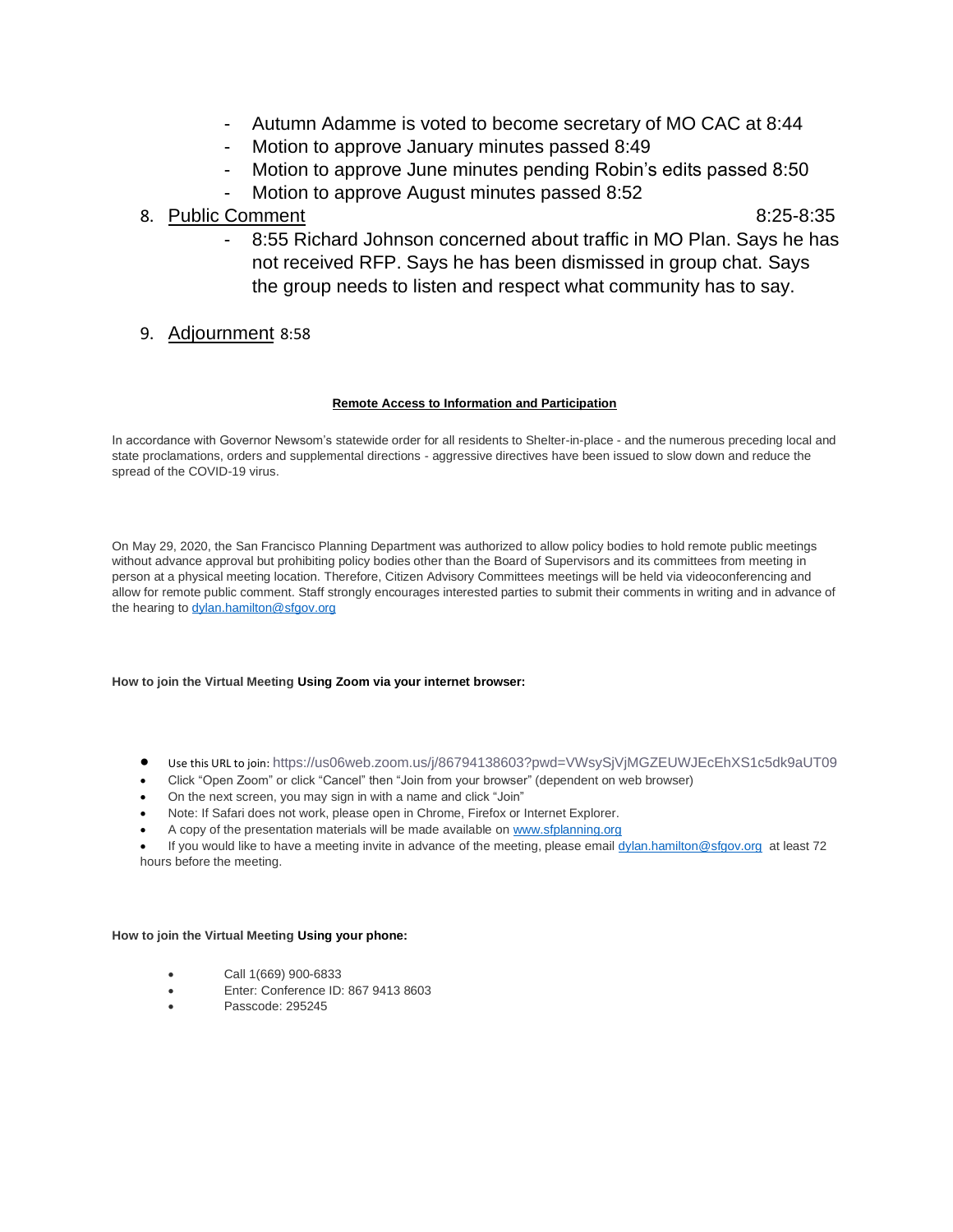### **Cell Phone and/or Sound-Producing Electronic Devices Usage at Hearings**

Effective January 21, 2001, the Board of Supervisors amended the Sunshine Ordinance by adding the following provision: The ringing of and use of cell phones, pagers and similar sound-producing electronic devices are prohibited at this meeting. Please be advised that the Chair may order the removal from the meeting room of any person(s) responsible for the ringing or use of a cell phone, pager, or other similar sound-producing electronic devices *(67A.1 Prohibiting the use of cell phones, pagers and similar sound-producing electronic devices at and during public meetings).*

## **San Francisco Lobbyist Ordinance**

Attention: Individuals and entities that influence or attempt to influence local legislative or administrative action may be required by the San Francisco Lobbyist Ordinance [SF Campaign and Governmental Conduct Code Section 21.00-2.160] to register and report lobbying activity. For more information about the Lobbyist Ordinance, please contact the Ethics Commission at 30 Van Ness Avenue, Suite 3900, San Francisco, CA 94102; telephone (415) 581-2300; fax (415) 581-2317; and web site http//www.sfgov.org/ethics.

#### **Accessible Meeting Policy**

Disability Accommodations: To request assistive listening devices, real time captioning, sign language interpreters, readers, large print agendas or other accommodations, please contact the Department's ADA Coordinator, Candace SooHoo, at (628) 652-7536 or [candace.soohoo@sfgov.org](mailto:candace.soohoo@sfgov.org) at least 72 hours in advance of the meeting to help ensure availability. Accessible seating for persons with disabilities (including those using wheelchairs) will be available at meetings.

Language Assistance: To request an interpreter, please contact Julian Banales, at (628) 652-7408, or [julian.banales@sfgov.org](mailto:julian.banales@sfgov.org) at least 72 hours in advance of the meeting.

#### SPANISH

Si desea asistir a la audiencia, y quisiera obtener información en Español o solicitar un aparato para asistencia auditiva, llame al (628) 652-7550. Por favor llame por lo menos 72 horas de anticipación a la audiencia.

## CHINESE

聽證會上如需要語言協助或要求輔助設備,請致電(628) 652-7550。請在聽證會舉行之前的至少72個小時提出要求。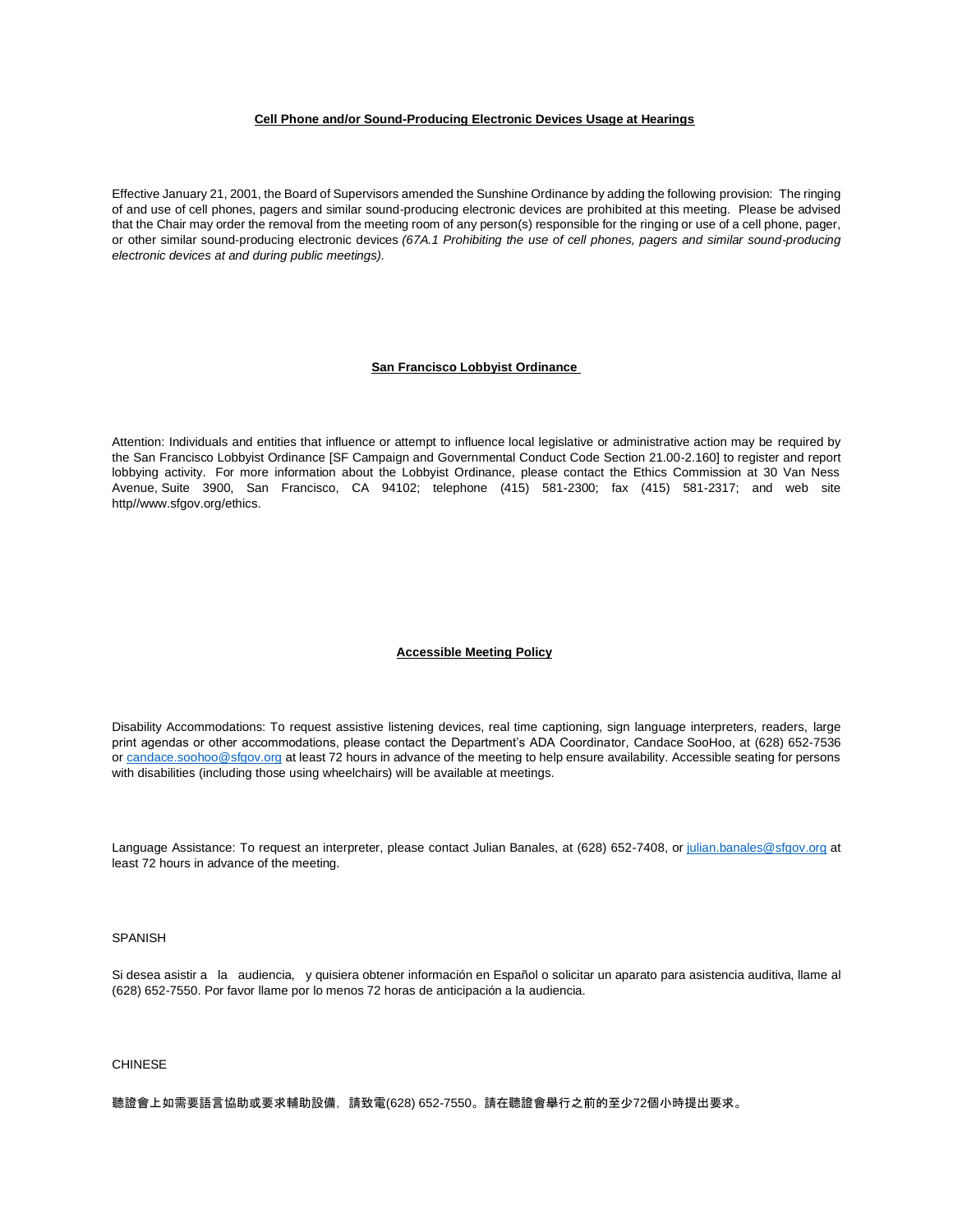#### FILIPINO

Para sa tulong sa lengguwahe o

para humiling ng Pantulong na Kagamitan para sa Pagdinig (headset), mangyari lamang na tumawag sa (628) 652- 7550. Mangyaring tumawag nang maaga (kung maaari ay 72 oras) bago sa araw ng Pagdinig.

#### RUSSIAN

За помощью переводчика или за вспомогательным слуховым устройством на время слушаний обращайтесь по номеру (628 ) 652-7550. Запросы должны делаться минимум за 72 часов до начала слушания.

#### **Know Your Rights Under the Sunshine Ordinance**

Government's duty is to serve the public, reaching its decisions in full view of the public. Commissions, boards, councils and other agencies of the City and County exist to conduct the people's business. This ordinance assures that deliberations are conducted before the people and that City operations are open to the people's review.

For more information on your rights under the Sunshine Ordinance (Chapter 67 of the San Francisco Administrative Code) or to report a violation of the ordinance, contact Adele Destro, Interim Administrator, 1 Dr. Carlton B. Goodlett Place, Room 409, by phone at (415) 554-7724, by fax at (415) 554-7854 or by E-mail at [sotf@sfgov.org.](mailto:sotf@sfgov.org)

Copies of the Sunshine Ordinance can be obtained from the Clerk of the Sunshine Task Force, the San Francisco Library and on the City's website at www.sfgov.org/bdsupvrs/sunshine..

## **PUBLIC COMMENT**

At this time, members of the public may address the Committee on items of interest to the public that are within the subject matter jurisdiction of the Committee except agenda items. With respect to agenda items, your opportunity to address the Committee will be afforded when the item is reached in the meeting with one exception. When the agenda item has already been reviewed in a public hearing at which members of the public were allowed to testify and the Committee has closed the public hearing, your opportunity to address the Committee must be exercised during the Public Comment portion of the Calendar. Each member of the public may address the Committee for up to three minutes.

The Brown Act forbids a committee from taking action or discussing any item not appearing on the posted agenda, including those items raised at public comment. In response to public comment, the committee is limited to:

- 1. responding to statements made or questions posed by members of the public; or
- 2. requesting staff to report back on a matter at a subsequent meeting; or